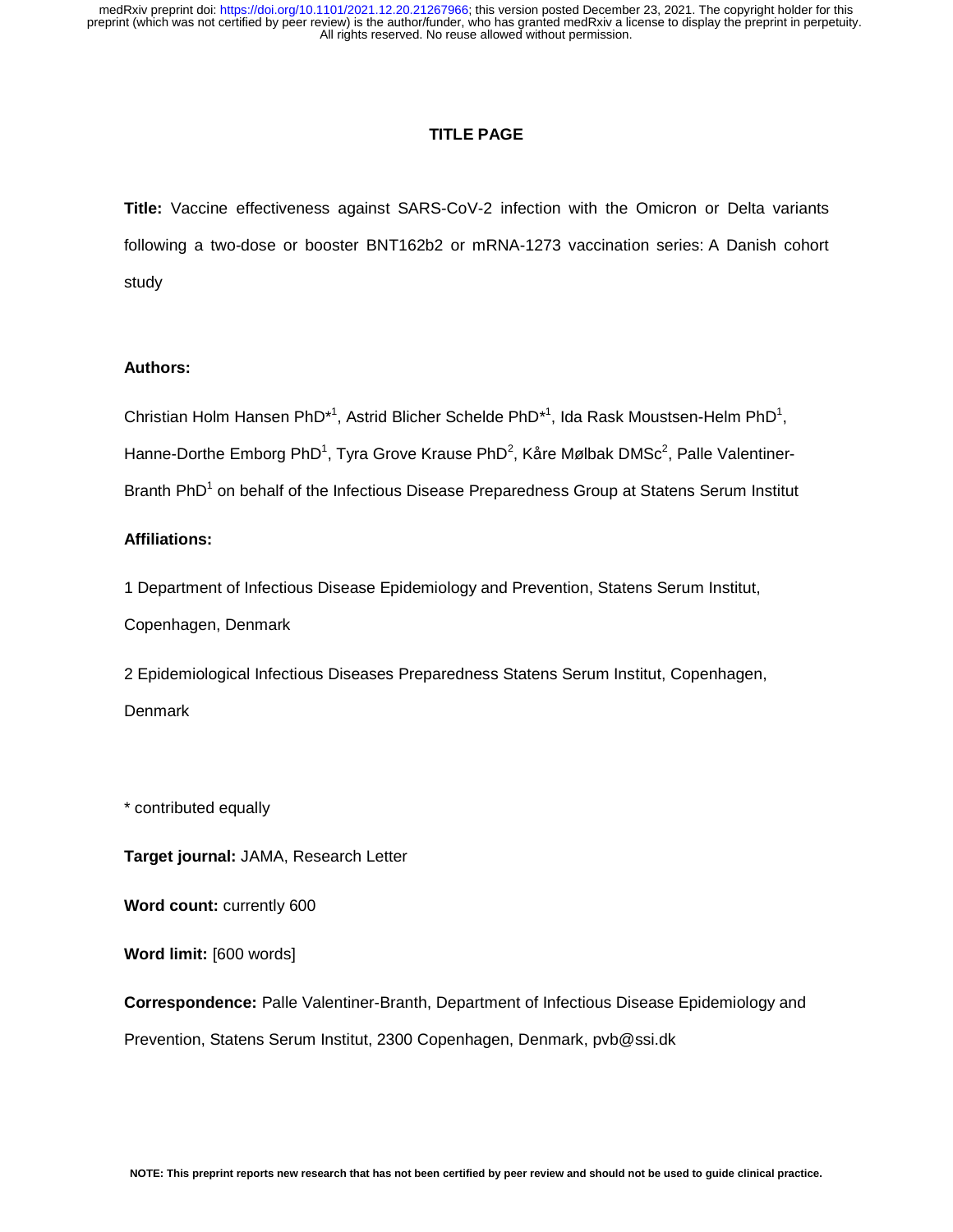### **ABSTRACT**

In this brief communication we are showing original research results with early estimates from Danish nationwide databases of vaccine effectiveness (VE) against the novel SARS-CoV-2 Omicron variant (B.1.1.529) up to five months after a primary vaccination series with the BNT162b2 or mRNA-1273 vaccines.

Our study provides evidence of protection against infection with the Omicron variant after completion of a primary vaccination series with the BNT162b2 or mRNA-1273 vaccines; in particular, we found a VE against the Omicron variant of 55.2% (95% confidence interval (CI): 23.5 to 73.7%) and 36.7% (95% CI: -69.9 to 76.4%) for the BNT162b2 and mRNA-1273 vaccines, respectively, in the first month after primary vaccination. However, the VE is significantly lower than that against Delta infection and declines rapidly over just a few months. The VE is re-established upon revaccination with the BNT162b2 vaccine (54.6%, 95% CI: 30.4 to 70.4%).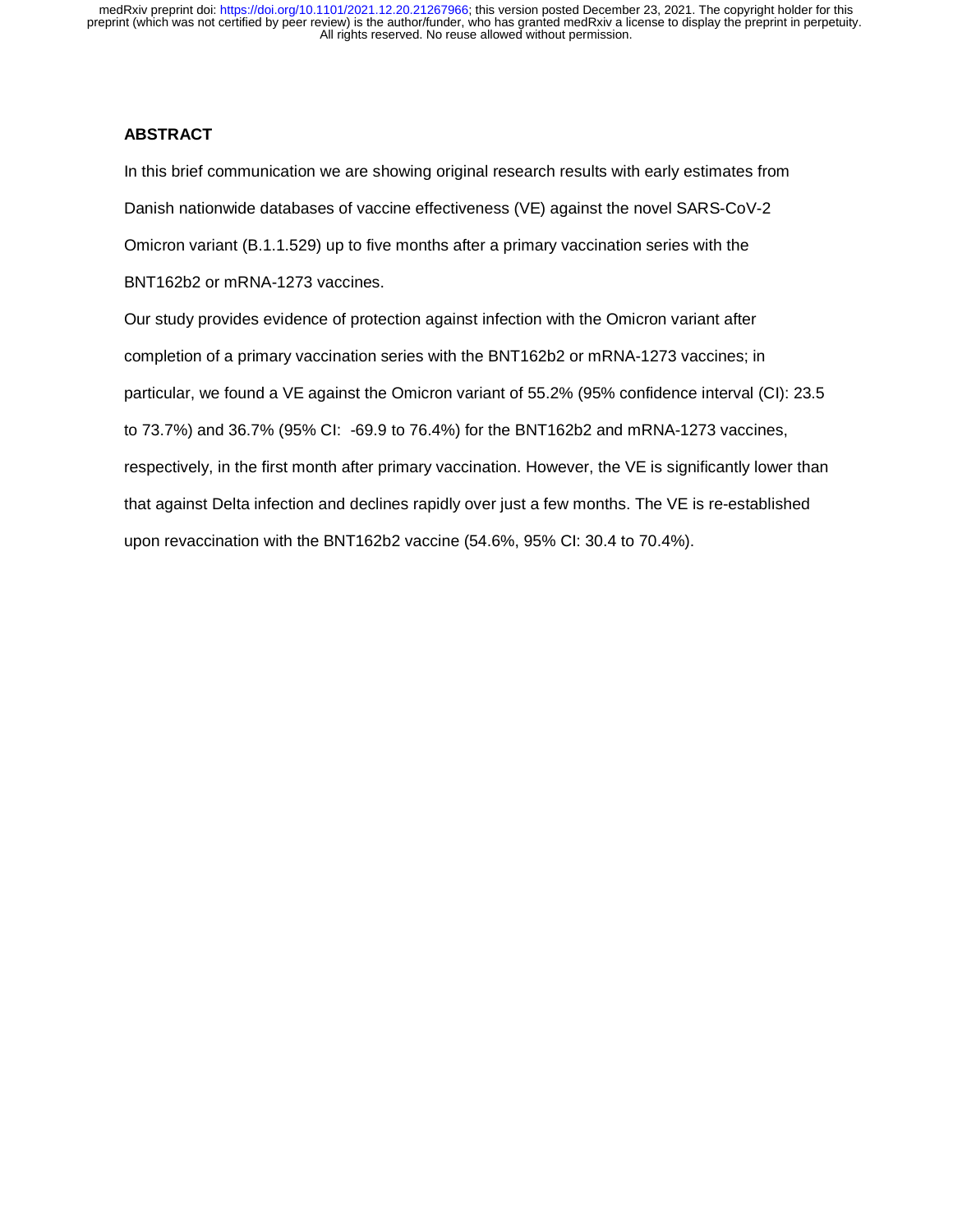#### **INTRODUCTION**

On 26 November, 2021, the severe acute respiratory syndrome coronavirus 2 (SARS-CoV-2) variant B.1.1.529, named Omicron, was classified as a variant of concern by the WHO and is currently spreading rapidly across the globe including in Denmark.<sup>1,2</sup> Here, we estimate COVID-19 vaccine protection against infection with Omicron or Delta up to five months after primary vaccination using Danish nationwide data.

## **METHODS**

Complete residency, COVID-19 PCR test and vaccination data were extracted from Danish nationwide registries. Nearly all PCR-confirmed COVID-19 cases identified in the country during the study period (November 20 to December 12, 2021) were investigated for Omicron by wholegenome sequencing or a novel variant specific PCR test targeting the 452L mutation. Cases not identified as Omicron were assumed to be Delta.

Vaccine effectiveness (VE) was estimated in a time-to-event analysis of Danish residents ≥<sup>12</sup> years comparing the rate of infections in unvaccinated and vaccinated individuals with a two-dose BNT162b2 or mRNA-1273 vaccination series. Unvaccinated individuals were followed up from November 20th. Vaccinated individuals contributing to the estimate for the first period (1-30 days after full protection) were followed up from November 20th or, if later, 14 days after receiving their second dose, and were observed until December 12th or, if earlier, 30 days after full protection (44 days after the second dose). Vaccinated individuals contributing to the estimates for the three subsequent periods were similarly observed respectively from day 31-60, 61-90 and 91-150 after full protection. Follow-up was censored at the earliest of December 12th, a positive SARS-CoV-2 PCR test, emigration, death, vaccination for unvaccinated or revaccination for vaccinated individuals. Previously SARS-CoV-2 PCR-positive individuals were excluded.

VE was calculated as 1-HR with HR (hazard ratio) estimated in a Cox regression model adjusted for age, sex and geographical region, and using calendar time as the underlying time scale.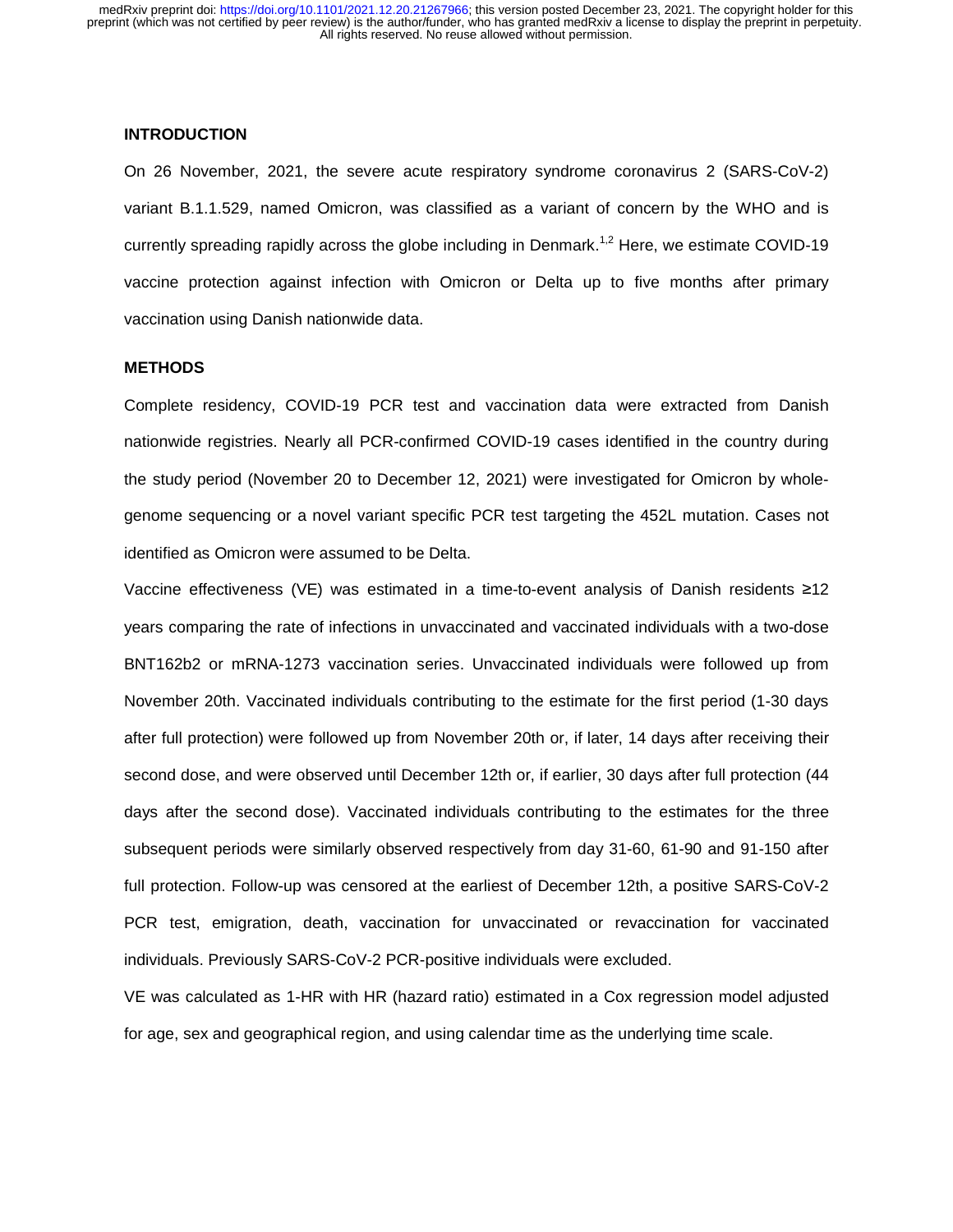#### **RESULTS**

By December 12, 2021, there were 5,767 identified Omicron cases in Denmark with a median age of 28 years (93% <60 years). Among those who had most recently completed primary vaccination, VE against Omicron was 55.2% (95% confidence interval: 23.5 to 73.7%) and 36.7% (-69.9 to 76.4%) for the BNT162b2 and mRNA-1273 vaccines, respectively, but with evidence of rapid waning over the course of five months. By comparison, VE against Delta was significantly higher and better preserved over the same period (see Figure and Table).

VE among those who had received a booster dose 14 to 44 days earlier was 54.6% (30.4 to 70.4%) using those with only primary vaccination as comparison (analysis restricted to 60+ yearolds).

### **DISCUSSION**

VE against Omicron was 55.2% initially following primary BNT162b2 vaccination, but waned quickly thereafter. Although estimated with less precision, VE against Omicron after primary mRNA-1273 vaccination similarly indicated a rapid decline in protection. By comparison, both vaccines showed higher, longer-lasting protection against Delta. The negative estimates in the final period arguably suggest different behaviour and/or exposure patterns in the vaccinated and unvaccinated cohorts causing underestimation of the VE. This was likely the result of Omicron spreading rapidly initially through single (super-spreading) events causing many infections among young, vaccinated individuals.

A recent study from England (in preprint) found higher effectiveness against symptomatic Omicron initially after BNT162b2 vaccination followed by a rapid decline in protection, and that VE increased to 75.5% (56.1 to 86.3%) two weeks after booster vaccination using unvaccinated individuals as comparison.

Our study contributes to emerging evidence that BNT162b2 or mRNA-1273 primary vaccine protection against Omicron decreases quickly over time with booster vaccination offering a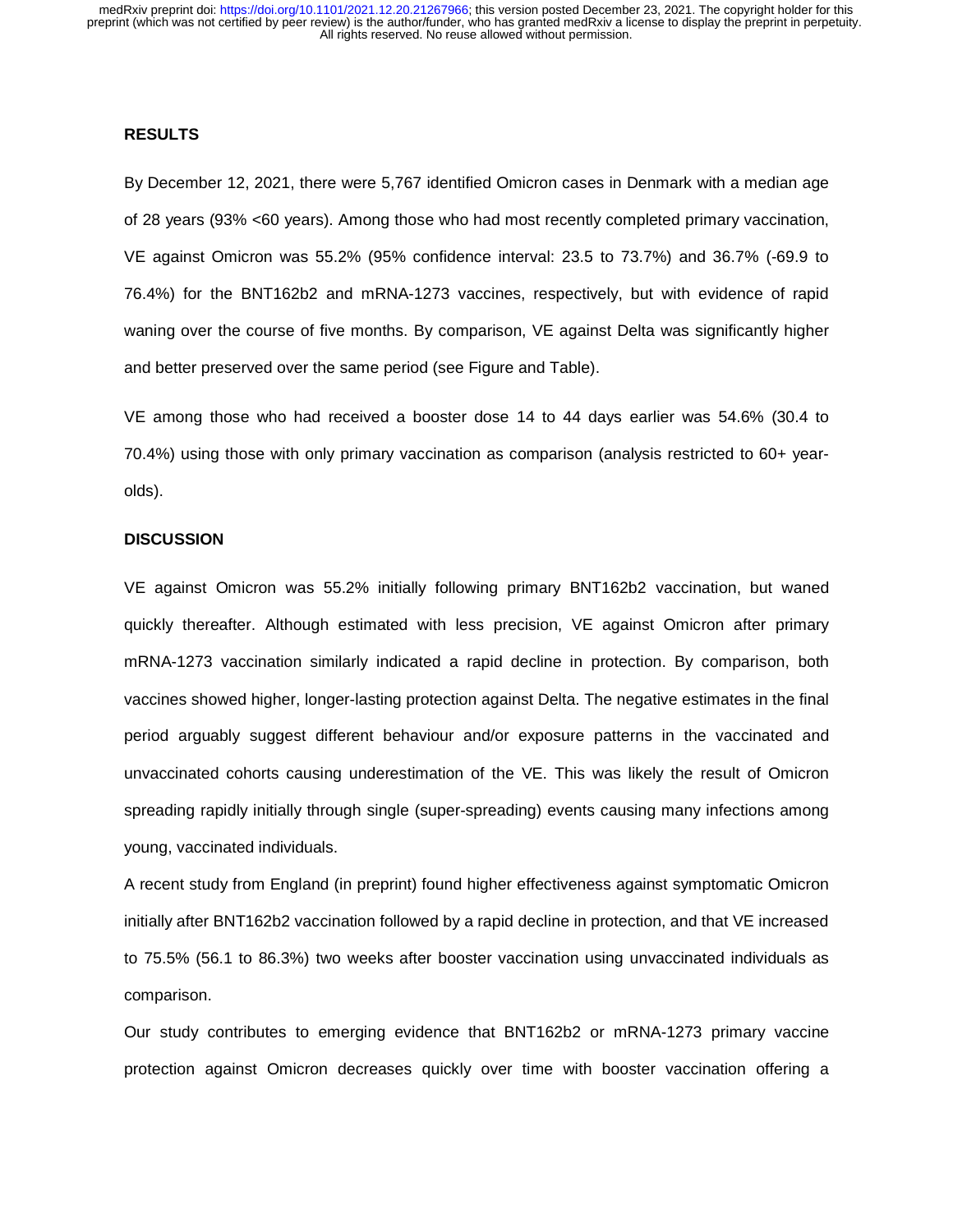significant increase in protection. In light of the exponential rise in Omicron cases, these findings

highlight the need for massive rollout of vaccinations and booster vaccinations.

# **REFERENCES**

1. Classification of Omicron (B.1.1.529): SARS-CoV-2 Variant of Concern. Accessed December 13, 2021. https://www.who.int/news/item/26-11-2021-classification-of-omicron-(b.1.1.529)-sarscov-2-variant-of-concern

2. Espenhain L, Funk T, Overvad M, et al. Epidemiological characterisation of the first 785 SARS-CoV-2 Omicron variant cases in Denmark. December 2021. Euro Surveill. 2021;26(50): DOI: http://dx.doi.org/10.2807/1560-7917.ES.2015.20.34.30002

3. Andrews N, Stowe J, Kirsebom F, et al. Effectiveness of COVID-19 vaccines against the Omicron (B.1.1.529) variant of concern [Preprint]. https://khub.net/documents/135939561/430986542/Effectiveness+of+COVID-19+vaccines+against+Omicron+variant+of+concern.pdf/f423c9f4-91cb-0274-c8c5-70e8fad50074